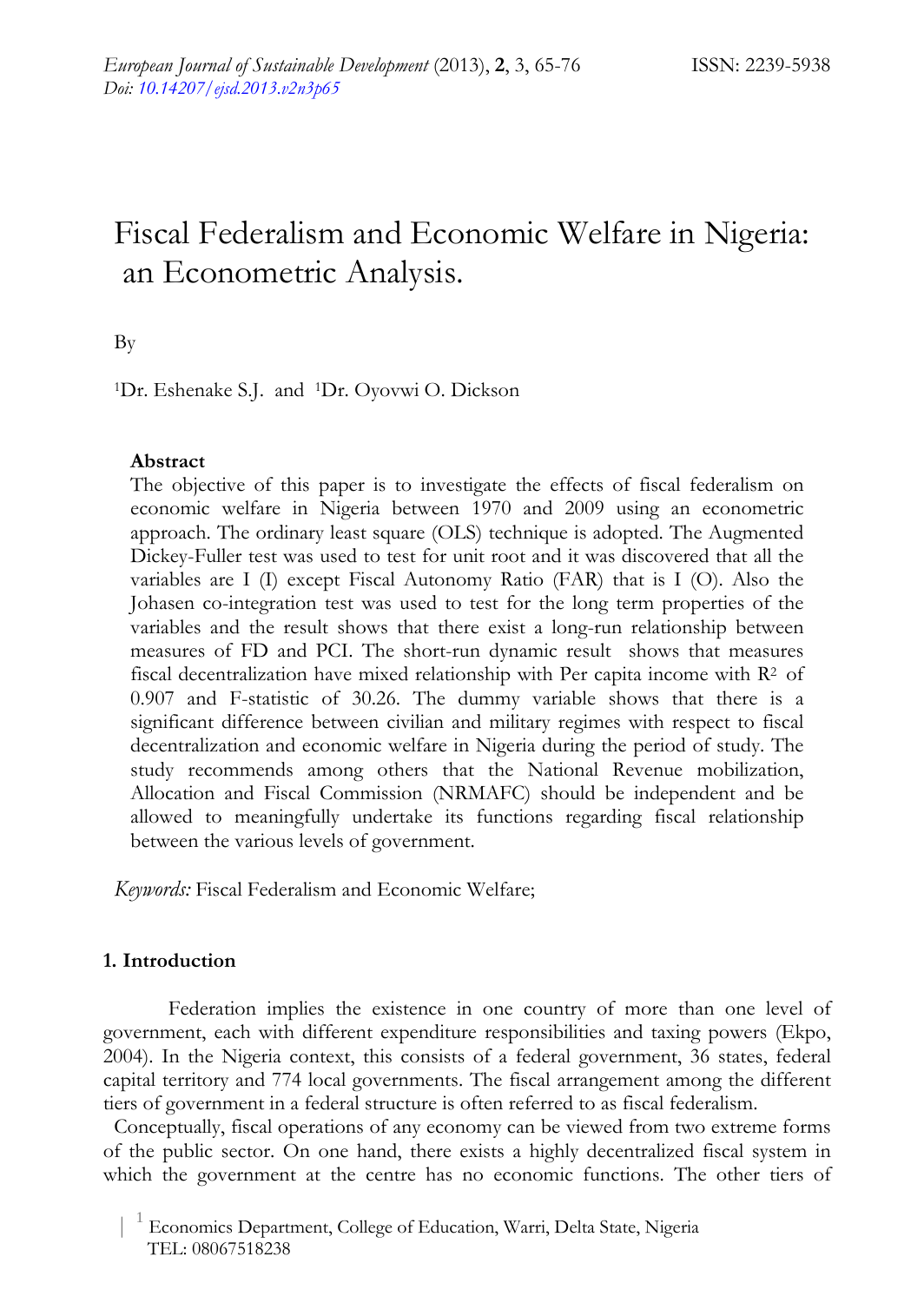government perform virtually all economic functions. The other extreme is a case of total centralization where the central government takes total responsibility for all economic activities of the public sector and therefore no other tiers of government participate in the economic life of the nation. In practice, there exists some degree of decentralization in all economies (Ekpo, 1999).

Mowhood (1983) and Smith (1985) defined decentralization as any act by which central government formally cedes power to actors and institutions at lower levels in political administrative and territorial hierarchy. The objective as argued by Ribot (2002) includes downsizing central government by increasing local participation in democracy and strengthening local government.

The introduction of a democratic experiment in 1999 re-echoed the problems of intergovernmental fiscal arrangement among the different levels of government. The issues of revenue allocation and the sharing formula have generated such intense debate that led to the demand of a national conference. It was during this period that the 'resource control' phenomena rose to an unprecedented dimension such that the struggle for political power become the fight for resource control. Hence, the democratic experiment has created 'new' problems; the interference by the executive arm of government on the functions of the National Revenue Mobilization Allocation and Fiscal Commission (NRMAFC) on the appropriate revenue-sharing formula among the different levels of government, the debate regarding the correct interpretation of the section of the 1999 constitution affecting the derivation principle, among others have posed challenges for Nigeria's fiscal federalism (Onah and Ukwueze,nd). It is the thinking of most Nigerians that with fiscal decentralization, economic welfare of Nigerians will be automatic.

In view of the above, it is pertinent to ask some fundamental questions. Such questions include but not limited to:

What impact has fiscal federalism (fiscal decentralization) had on economic welfare of Nigerians?

Is there any difference between the impact of fiscal federalism on the economic welfare of Nigerians during military and civilian regimes?

Answers to the above questions will help to direct scholarly debate on relevance of fiscal federalism in Nigeria. Two hypotheses have been formulated to guide this study Viz:

Ho: There is no significant relationship between fiscal decentralization (proxied by the number of states, the number of local governments, expenditure concentration ratio; revenue concentration ratio; and fiscal autonomy ratio) and economic welfare proxied by per-capita income.

Ho: There is no significant difference between the impact of fiscal decentralization (proxied by the number of states, the number of local governments, expenditure concentration ratio; revenue concentration ratio; and fiscal autonomy ratio) and economic welfare during military rule and civilian rule.

While part one of these papers is on introduction, part two deals with literature review. Part three is research design, presentation and discussion of findings while the last part is, on conclusion and recommendations.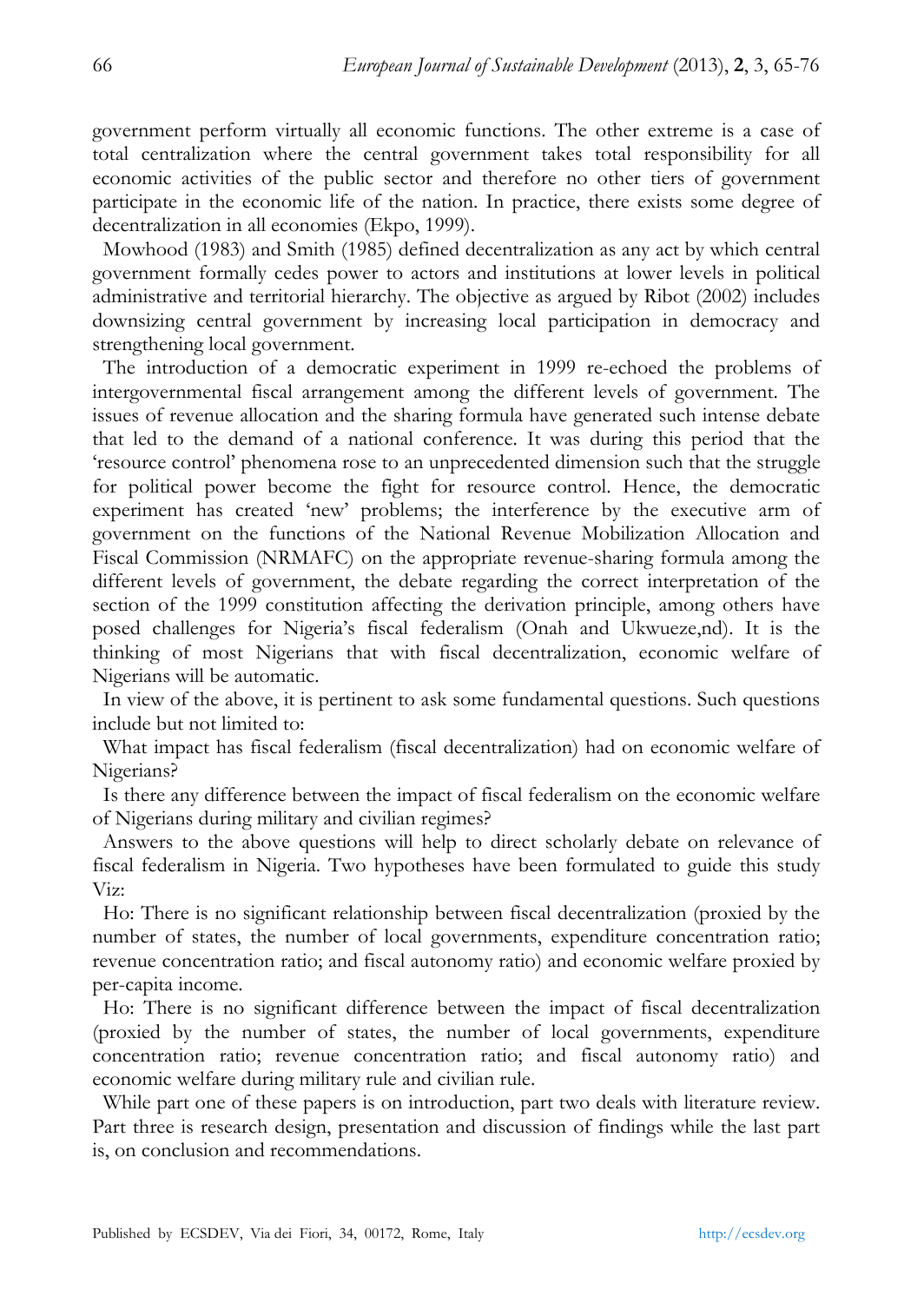#### **2. Literature Review**

A first argument favouring FD is the "diversification hypothesis" (or "decentralization theorem"). It maintains that uniform levels of public goods and services across jurisdictions will generally be inefficient (Oates, 1972, 1977).

Resources can be saved without making anybody worse off by diversifying government outputs in accordance with local demands, i.e. decentralized expenditures may cause greater "consumer efficiency" (Vazquez and Mc Nab, 2001). The potential welfare gain of this diversification may be relatively large because it depends negatively on the price elasticity of demand for public goods and empirical studies find that this demand is highly price inelastic (see Oates, 1996, for an overview). Hence, 'Pareto' efficiency can be raised through fiscal decentralization. In other words, local government outputs need to be differentiated according to local tastes and circumstances but this requires discretion of local governments over spending programs, i.e. fiscal decentralization.

Oates (1993) argued that the thrust of the basic case for fiscal decentralization (greater allocative efficiency) should also apply to a dynamic framework of economic growth. It could be expected that centrally determined policies consider regional and local conditions in the provision of public goods and services less well than locally determined policies, for instance regarding infrastructure and education. Economic development and growth might therefore be promoted if local authorities have input into such policy decisions.

A second argument calling for fiscal decentralization is the "Leviathan restraint hypothesis": Brennan and Buchanan (1980) argued that governments may behave as revenue-maximizers to the detriment of taxpayers. Horizontal and vertical competition among different levels of government may prevent this revenue maximization. Competing governments may concentrate on other objectives than revenue maximization such as maintaining stable or even lowering tax rates and efficient production of public goods and services under certain revenue constraints. Hence, FD may contribute to containing the size of their budgets and thus restrain the overall size of the public sector. Thus, FD should have a positive impact on per capita growth due to more efficient use of resources.

A third argument supporting the view that FD promotes economic growth is the "productivity enhancement hypothesis": FD implies a transfer of responsibility associated with accountability to sub-national governments. This may provide incentives for them to not only consider local preferences of residents but to search actively for innovations in the production and supply of public goods and services. Production costs and prices of public goods and services could thus be lowered and their quality better than in a uniform approach to providing public goods and services, i.e. fiscal decentralization may result in greater "producer efficiency" (Vazquez and Mc Nab, 2001). In addition, fiscal decentralization relieves the central government from many tasks. Thus, the latter may be able to better concentrate on efficient production of those public goods and services for which it still bears responsibility (ideally goods and services with large spill-overs among communities and/or substantial economies of scale in production).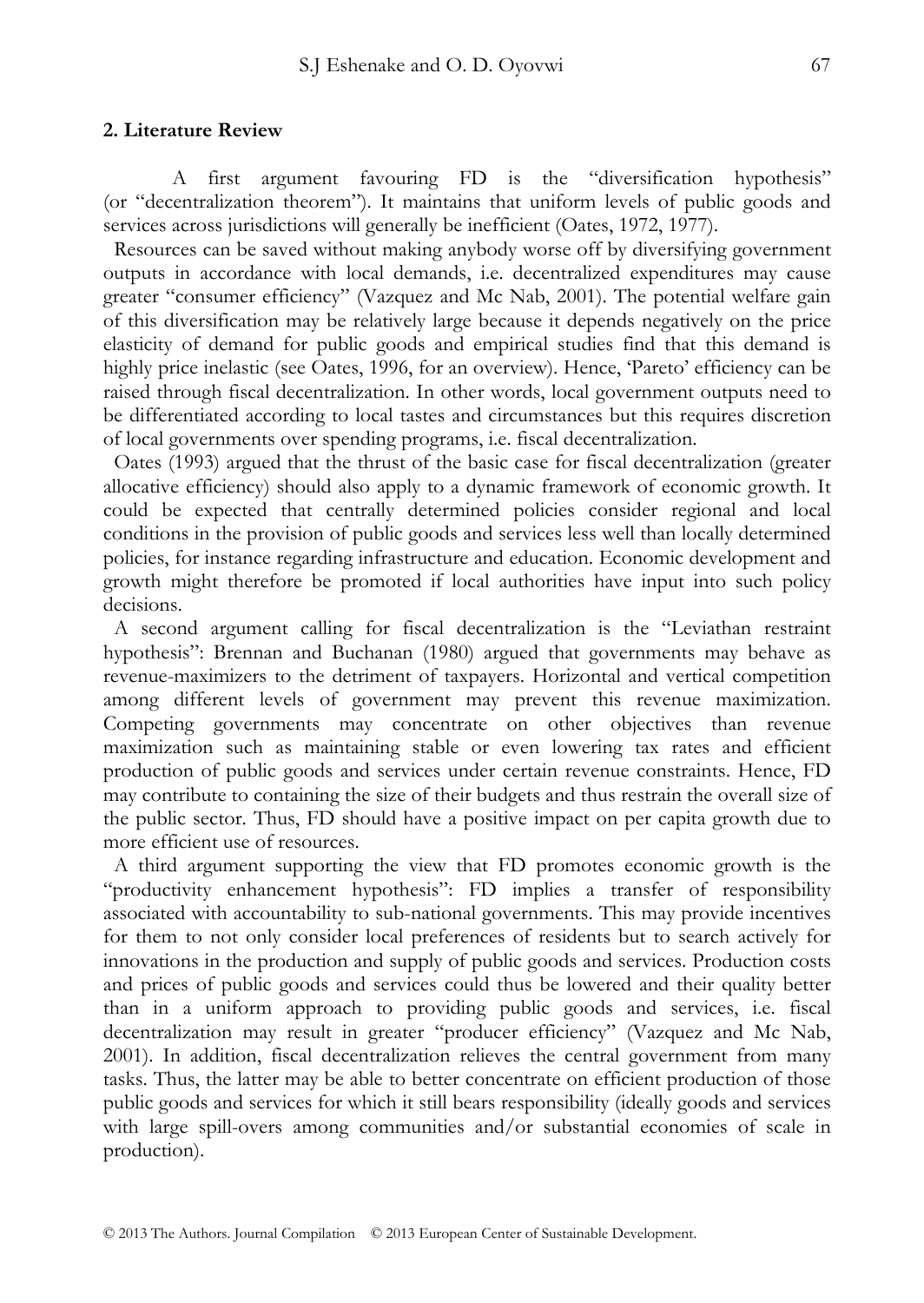Fourth, there are also political arguments such as the view that fiscal decentralization lessens concentration of political power, weakens the influence of vested interests on public policy.

On the other hand, there are significant arguments cautioning against fiscal decentralization. First, FD can reinforce regional inequalities, which may hinder economic growth. The argument in some studies showed that FD breeds social inequity: incomes and tax bases are unevenly distributed among jurisdictions and regions. Wealthier communities and regions are attempting to fend off low-income households and may offer better public services. Such inequities and differences in the supply of public goods with possibly large spill-overs across jurisdictions can inhibit per capita growth. This is because pronounced regional differences in infrastructure, education, health care and other public services may prevent full use of production factors including human capital.

Secondly, FD may result in lower quality of government decisions, more corruption, and increased influence of interest groups. If the quality of government declines with the level of government, then decentralization could increase inefficiencies. If the quality at all government levels is high, the case for decentralization may be weakened because it could be argued that the central government may be able to collect and process the information necessary to achieve those efficient results that are expected from decentralization.

Thirdly, there are arguments cautioning against fiscal decentralization in low income and small countries, Fixed costs could consume such a large share of the total funds available, that decentralization might seem difficult to be justified (Prud'homme 1995). Bahl and Linn (1992) argued that there is a relatively high threshold level of economic development at which fiscal decentralization becomes attractive. This level is not only due to fixed costs of FD but also because at a relatively low per capita income level, the demands for public goods and services may be concentrated on very few goods, the outlooks of all inhabitants may be relatively homogeneous, i.e. differences in individual preferences for public goods and services may not be pronounced and have a small variance so that the central government has all information necessary to provide for consumer and producer efficiency.

Fourth and finally it could be that FD hinders long run economic growth through making the stabilization task more difficult when interpreting this task to include not only counter-cyclical actions, but especially fiscal adjustments needed to eliminate structural (chronic) fiscal imbalances. FD may even create perverse incentives and worsen structural imbalances (Tanzi, 1995): One extreme example is when one government level grants an exemption to a tax, the revenue of which is in large part received by another level of government. It may even contribute to predatory and unpredictable taxation (such as in Russia, see Zhuravskaya, 2000) promoting shadow economic activities. Furthermore, effective and timely co-ordination among the different government levels may be difficult to implement, which could also have long run adverse growth effects.

Thus, the benefits of FD for society and its relationship with economic growth are theoretically ambiguous. FD causes shortcomings, which require central government intervention. It thus follows that in advanced countries, whose citizens have pronounced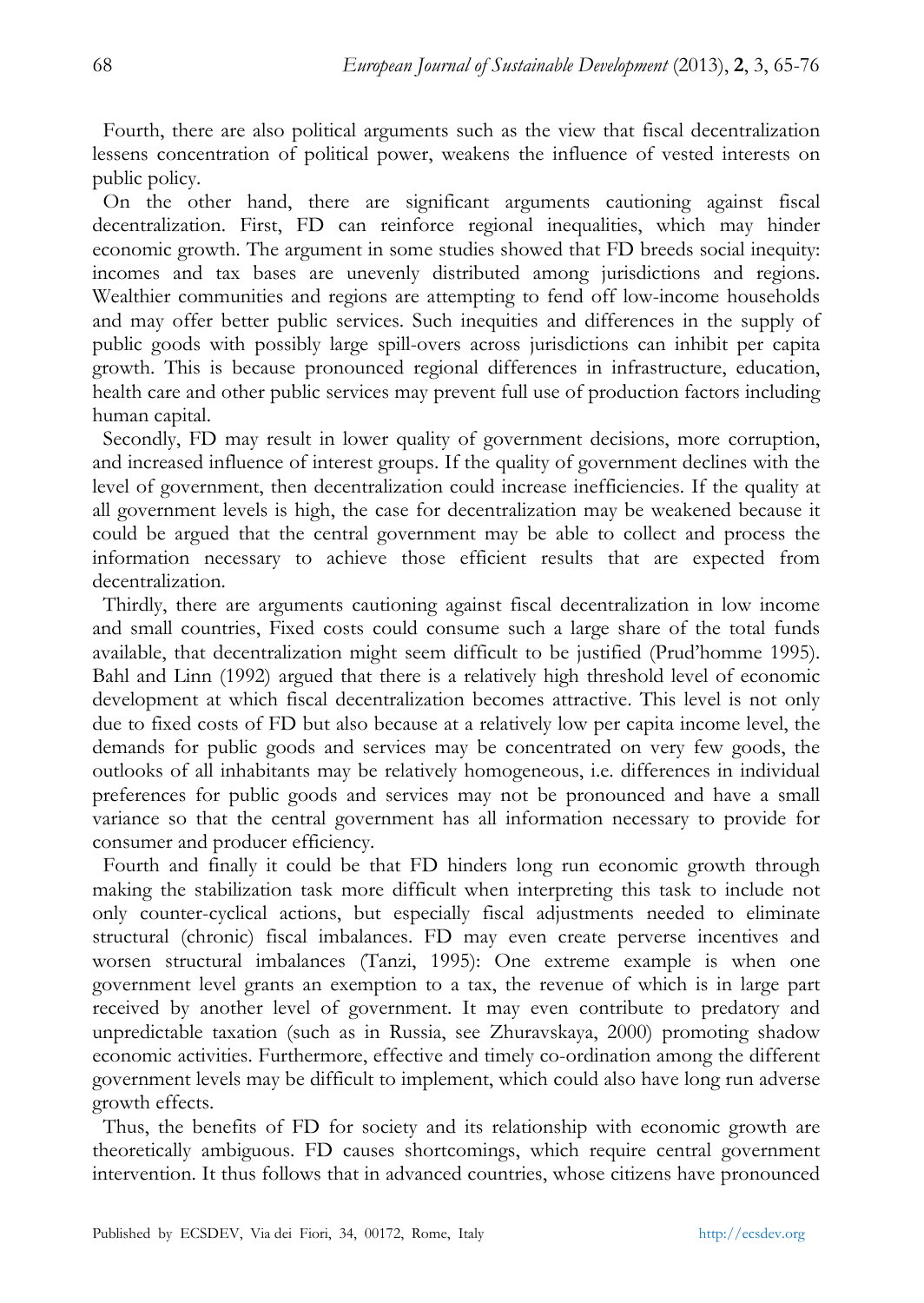heterogeneous demand preferences; neither a highly decentralized nor a highly centralized system promotes long run per capita growth best but a decentralized system with "adequate" central government interventions. This adequacy refers to avoiding negative effects from "too much" regional autonomy and inequality, on the one hand, and from "too limited" fiscal autonomy, responsibility and accountability of sub-national governments, on the other. Assuming a satisfactory indicator of fiscal decentralization were available, the conclusion would be that on a macroeconomic level a medium degree of decentralization promotes growth better than either a relatively high or low degree.

#### **3. Research Design, Presentation and Discussion of Results**

In this section, we specify our models that will enable us test our hypotheses. Also presented are our result and discussion of findings.

#### **3.1 Research Design**

This study is being an empirical macro-econometric study, Ordinary Least Squares (OLS) technique is adopted. And as macro-economic time series data have been known to be generally non-stationary (possesses unit roots), the traditional partial adjustment model of estimation of parameter coefficients has been found to produce "spurious" or "nonsense" regression. Consequently, the modern co-integration and error correcting model will be used.

In order to achieve our general and specific objectives of this study, we have carefully selected our dependent and independent variables from our theoretical literatures and framework as a guide.

Per Capita Income

Per capital income is used as a proxy for welfare. According to Ohale and Onyema (2001), Per Capital Income is also known as income per capita or income per head. It generally gives an idea of how much income will each individual Nigerians get, if it were equitably distributed. It is derived by dividing the year's national income by the entire population of a country.

#### That is, Per Capita Income  $=$  National Income Population

Per Capita Income is a standard of measurement of welfare. Higher per capita income is suggestive of a higher level of welfare. Lower per capita income suggests a lower level of welfare. However, being an 'average' it is not an accurate measure of economic welfare as it hides inequality in income distribution. However, despite the shortcomings of per capita income as a measure of welfare, it remains the most suited in view of the empirical nature of the study.

Vector of Fiscal Decentralization Variables

The vector of fiscal decentralization in used as independent variables.

Jimoh (2003) identified measures of fiscal decentralization as number of states (STA); number of local governments (LGA); expenditure concentration ratio (ECR); revenue concentration ratio (RCR); and fiscal autonomy ratio (FAR). The numbers of states and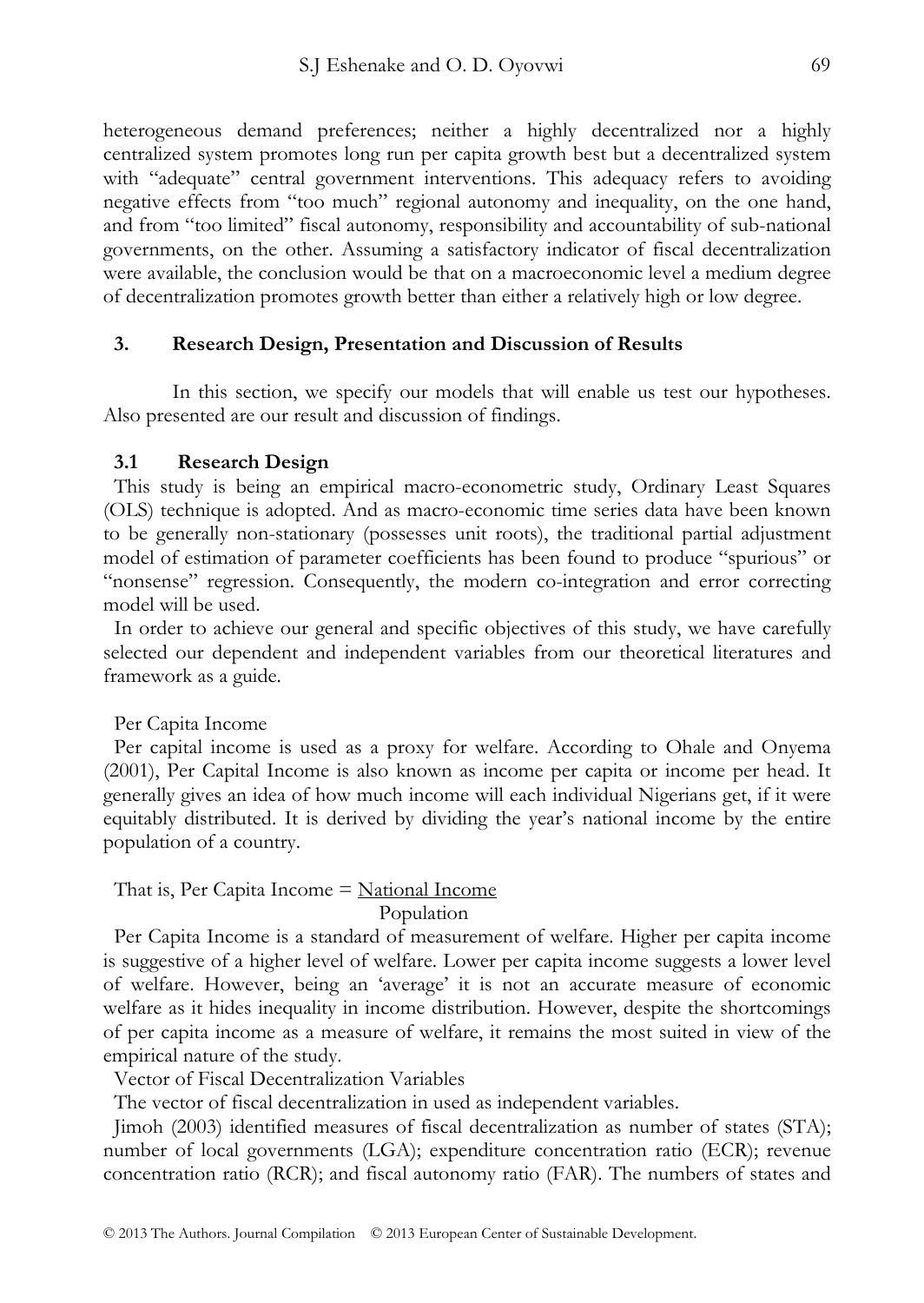local government areas have increased over the years. Now, Nigeria has 36 states and Federal Capital Territory, which is treated like a state and 774 local governments' areas nationwide. The objective of creating states and local governments is to bring development and governance to the grassroots. It is expected to have positive effect on PCI. Expenditure concentration ratio is measured by the share of total federal expenditures in the total expenditure of all tiers of government. The smaller the share of federal government expenditure, the higher the PCI, and lower the unemployment rate. Revenue concentration ratio is measured by the share of federal government from the total federally collected revenue. The lesser the share of federal government the higher the PCI.

Fiscal autonomy ratio is measured by the internally generated revenue of states as a percentage of their total expenditure. The expected sign is positive for PCI.

Model Specification

In order to analyze more closely the links between fiscal decentralization and economic welfare, we adopt Jimoh (2003) but with some modifications. We will use, Per Capita Income as indicators of economic welfare.

We use measures of extent of government decentralization – the number of states (STA), number of local governments (LGA), expenditure concentration ratios (ECR), revenue concentration ratio (RCR), and measure of fiscal autonomy ratio (FAR) as explanatory variables. Thus, we specify economic welfare (PCI) as:

| <b>PCI</b>                                                    |                          | f(STA.                                                                            | LGA.                                                 | ECR.                                                                       | RCR, | FAR, | DUMMY) |
|---------------------------------------------------------------|--------------------------|-----------------------------------------------------------------------------------|------------------------------------------------------|----------------------------------------------------------------------------|------|------|--------|
| Where:-<br><b>PCI</b>                                         |                          | Real Per Capita Income                                                            |                                                      |                                                                            |      |      |        |
| <b>STA</b><br>LGA<br><b>ECR</b><br><b>RCR</b><br>FAR<br>DUMMY | $=$<br>$=$<br>$=$<br>$=$ | Number of States<br>0 for years of military rule and 1 for years of civilian rule | Revenue Concentration Ratio<br>Fiscal Autonomy Ratio | Number of Local Government Areas<br><b>Expenditure Concentration Ratio</b> |      |      |        |

The equation 1.1 assumes natural logarithm form as shown in equation 1.2

This is because the measurements of the proxies for the variables are not uniform. For example, whereas, the variable, real gross domestic product (GDP), is recorded in monetary values; other variables such as number of states and local governments are not. Also, some other variables are recorded as ratios such as Expenditure Concentration Ratio (ECR). In situation like this, it is advisable to take the natural logarithms of all the variables so as to bring them to the same base. We opted for the log-model in order to reduce the problem of multicoolinearity. Also, the log-model will help give the variables a uniform scale. Thus, functional equation 1.1 is stated in its log form as

shown in equation 1.2.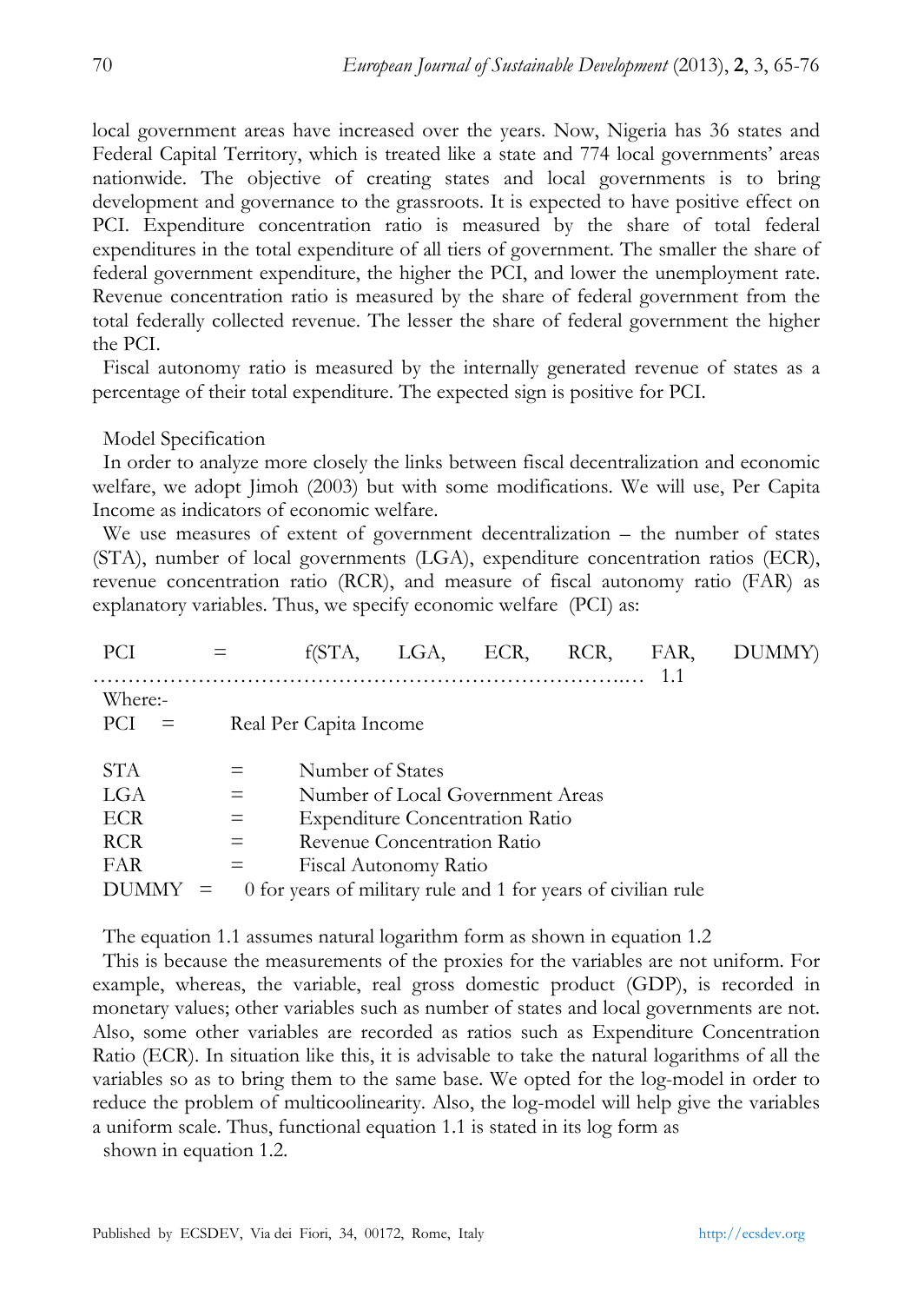LnPCI =  $b0 + b1$  LnSTA +  $b2LGA + b3$  Ln ECR,  $b4$  Ln RCR +  $b5LnFAR + b6DUMMY + \epsilon$ ………………………………………………………….1.2 Such that: b1, b2 ,b5 >0; b3 b4<0

#### **3.2 Presentation and Discussion of Results: Findings**

Unit Root Tests

The unit root test is carried out to find out the stationarity of the time series data. We adopted the Augmented Dickey-Fuller (ADF) test to test for unit root. As can be seen from appendix 1, all the variables are stationary after the first difference except Fiscal Autonomy Ratio (FAR) that is stationary at levels. Therefore, to avoid spurious regressions, we conducted a cointegration test of both the I (1) and I (o) variables using the Johansen cointegration test

Cointegration Test

The summary of the co-integration result is shown in appendix 2. The Johansen Cointegration test suggests that there are four (4) and three (3) cointegrating equations at 5% and 1% respectively. In all, the cointegration result implies that there exist a long-run relationship between measures fiscal decentralization and Per Capita Income (PCI),

| Table 1: Summary of OLS Results |             |                       |             |          |
|---------------------------------|-------------|-----------------------|-------------|----------|
| Variable                        | Coefficient | Std. Error            | t-Statistic | Prob.    |
| <b>LSTA</b>                     | $-3.275813$ | 2.264240              | $-1.446760$ | 0.1591   |
| $LSTA(-1)$                      | $-0.011489$ | 0.792712              | $-0.014493$ | 0.9885   |
| $LSTA(-2)$                      | 3.343815    | 1.699771              | 1.967216    | 0.0591   |
| LGA                             | 0.005907    | 0.003565              | 1.657257    | 0.1086   |
| $LGA(-2)$                       | $-0.005447$ | 0.002470              | $-2.205212$ | 0.0358   |
| <b>LECR</b>                     | 2.376804    | 0.738565              | 3.218137    | 0.0033   |
| <b>LRCR</b>                     | $-1.614151$ | 0.240940              | $-6.699401$ | 0.0000   |
| <b>LFAR</b>                     | $-0.466654$ | 0.111772              | $-4.175055$ | 0.0003   |
| <b>DUMMY</b>                    | 0.844961    | 0.300682              | 2.810148    | 0.0089   |
| C                               | 1.485447    | 5.432416              | 0.273441    | 0.7865   |
| R-squared                       | 0.906777    | Mean dependent var    |             | 7.531469 |
| Adjusted R-squared              | 0.876813    | S.D. dependent var    |             | 1.046450 |
| S.E. of regression              | 0.367283    | Akaike info criterion |             | 1.055566 |
| Sum squared resid               | 3.777111    | Schwarz criterion     |             | 1.486510 |
| Log likelihood                  | $-10.05576$ | F-statistic           |             | 30.26181 |
| Durbin-Watson stat              | 1.505387    | Prob(F-statistic)     |             | 0.000000 |

# **SHORT-RUN DYNAMIC RESULT**

*Source: computed by author using e-view 4.0* 

Table I shows the estimated result of the OLS model. From the above table, our *apriori* expectations were mixed. Although STA shows a negative sign instead of the expected positive sign, STA(-2) shows the expected positive sign. That means that it will take at least two years before states will start impacting on per capita income. LGA shows the expected positive sign while RCR showed the expected negative sign. However, fiscal autonomy ratio (FAR) shows a negative sign against our expectation. Also, ECR shows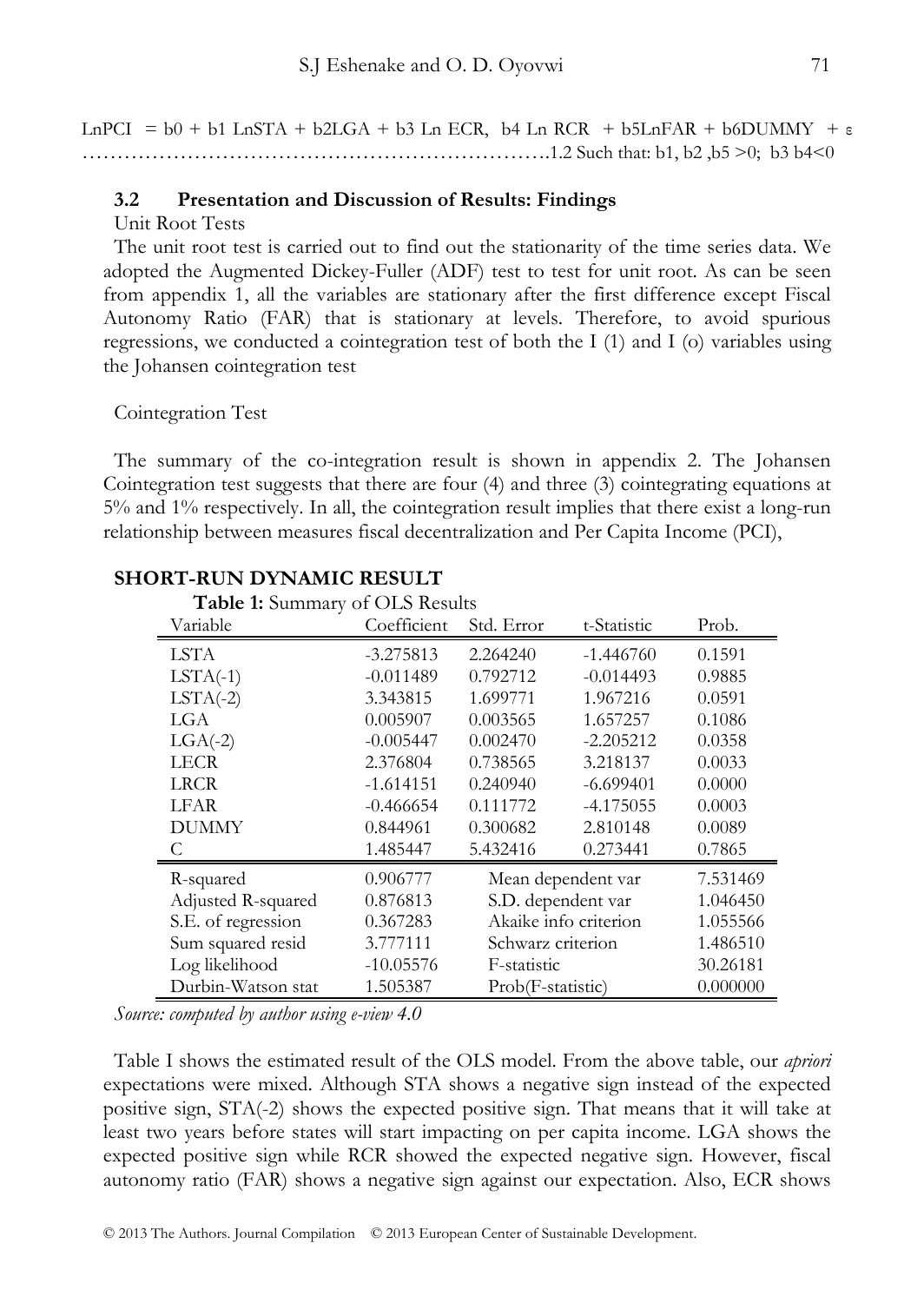positive sign instead of negative. The result shows that LGA(-2), ECR, RCR, FAR and dummy are statistically significant while STA and LGA are not. Although not significant, a unit increase in STA will reduce PCI by 3.3 units while a unit increase in LGA will increase PCI by 0.006 units. However, the lag-2 of STA, though not significant will increase PCI by 3.3 units if there is a unit increase. Meanwhile LGA (-2) shows a negative relationship with PCI, although significant. That is, if there is one unit increase in LGA (-2), it will cause 0.006 units decrease in PCI. Expenditure concentration ratio (ECR) is positively related to PCI and statistically significant. A unit increase in ECR will increase PCI by 2.4 units. On the other hand, revenue concentration ratio (RCR) is negatively related to PCI and statistically significant. Fiscal autonomy ratio (FAR) is statistically significant, although, it is negatively signed. A unit increase in FAR will reduce PCI by 0.47 units. Dummy variable is positively signed and statistically significant. This means that the second Null hypothesis is rejected.

The  $\mathbb{R}^2$  of 0.906777 shows that the selected explanatory variables explained 91% of the variations in the PCI. The  $F -$  statistics of 30.26181 is satisfactory. The model demonstrates a good fit. The Durbin-Watsan of 1.505387 shows the absence of serial correlation.

Three diagnostic tests such as stability test(CUSUM), normality tests (Jarque-Bera) and white heteroskedasticity test were conducted. The test results are attached as appendix 6, 7 and 8 respectively. It implies that the variances of the errors are constant and normally distributed. That is, the model is stable, normal, and shows absence of heteroskedasticity.

Discussion of Findings

From table I, number of states (STA) is negatively related to PCI but not statistically significant. The states in Nigeria are more like agents of improvishment rather than welfare generating. Revenues meant for developmental programmes are diverted for private use, misappropriated and misapplied. This is evident in the number of money laundry and corruption cases instituted by Economic and Financial Crimes Commission (EFCC); and Independent Corrupt Practices Commission (ICPC) against majority of former civilian governors who ruled between 1999 to 2007. Also, number of local governments (LGA) is positively related to PCI, abeilt not statistically significant. The non- significance of LGA in explaining variations in PCI in Nigeria is clear. Local governments in Nigeria are economically strangulated by state governors through the "joint account" constitutional requirement. This justifies the current clamour for constitutional review in making local governments constitutionally autonomous, such that they can directly receive their allocations from the federal government. In fact, LGA(-2) is negatively related to PCI and statistically significant. That is, local government activities in the previous two years reduces per capita income. It means that it helps to aggravate poverty instead of alleviating it.

However, expenditure concentration ratio (ECR) is positively related to PCI and statistically significant. It means that the expenditure of federal government have increased PCI and thereby improving economic welfare. On the other hand, the concentrations of revenues in the hands of federal government have reduced PCI and thereby aggravates poverty in Nigeria during the period under study 1970 to 2009. This is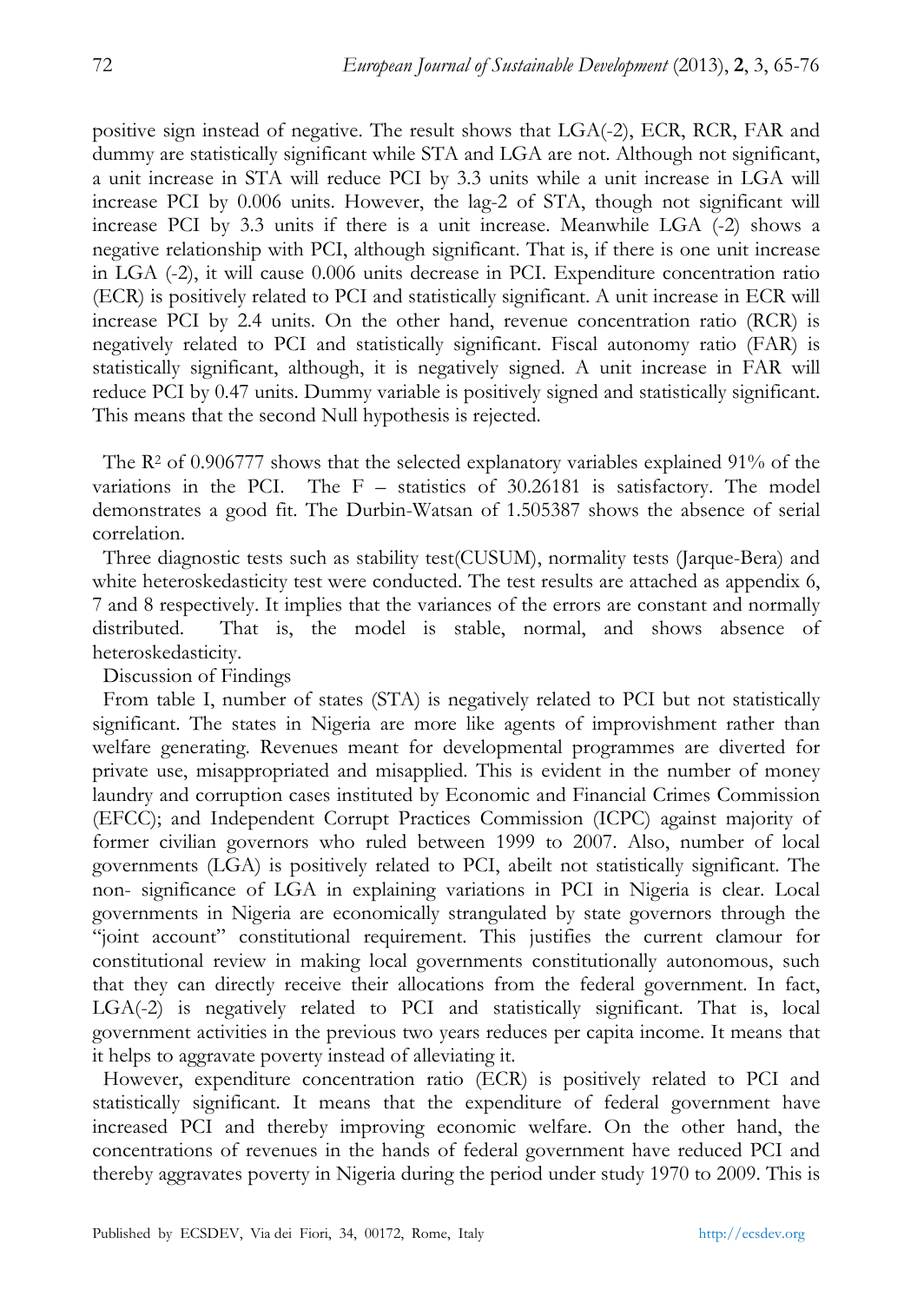the case the state governors are currently making for the review of the revenue sharing formula which is currently heavily tilted in favour of the federal government such that states and local governments will get more from federation accounts. Fiscal autonomy ratio (FAR) also helps to reduce PCI during the same period.

Through the dummy variable, it was discovered that there is a significant differences between civilian and military regimes in improving the welfare of Nigerians. The result shows that economic welfare of Nigerians were better improved during civilian regime.

## **4. Conclusions and Recommendations**

#### **4.1 Conclusions**

The clamour for fiscal decentralization or what Nigerian politicians call "true federalism" is based on the thinking that it will improve the economic welfare of Nigerians. However, the literature is not conclusive on this assertion. While a school of though asserts that fiscal decentralization promotes economic growth, another school of though argues otherwise.

The findings of this study is also mixed. While STA is negatively related PCI but not significant while LGA is positively related to PCI but also not significant. However, ECR is positively related to PCI and statistically significant while RCR and FAR reduces PCI.

#### **4.2 Recommendations**

Based on the findings of this study, the following recommendations are made for policy purposes so as to broaden and deepen fiscal federalism in Nigeria.

A complete review of the functions of each level of government will be very necessary. Such a review should take cognizance of the respective capabilities of each level of government to perform services assigned it most effectively and efficiently. In this regard functions that are grassroots-based, like primary education, primary health care and agricultural production, should be wholly assigned to local governments.

A new revenue allocation formula which will drastically reduce the current concentration of revenue in the hands of federal government must be adopted. In doing this, the 68 items currently under the control of the federal government through the exclusive legislative list should be critically re-examined. However "the federal government" in the process, 'should not be too emasculated as to become unable to carryout its functions of uniting the people.

The National Revenue Mobilization, Allocation and Fiscal Commission (NRMAFC) as a permanent body and one of the policy instruments in Nigeria for the achievement of national objectives must be independent and meaningfully undertake, on a continuous basis, its functions regarding the fiscal relationship between the various levels of government to minimize the existing political pressures and enhance the achievement of national, economic and growth objectives.

State and local governments to put machineries in place to improve on their internally generated revenue instead of depending more on statutory allocations from federation account.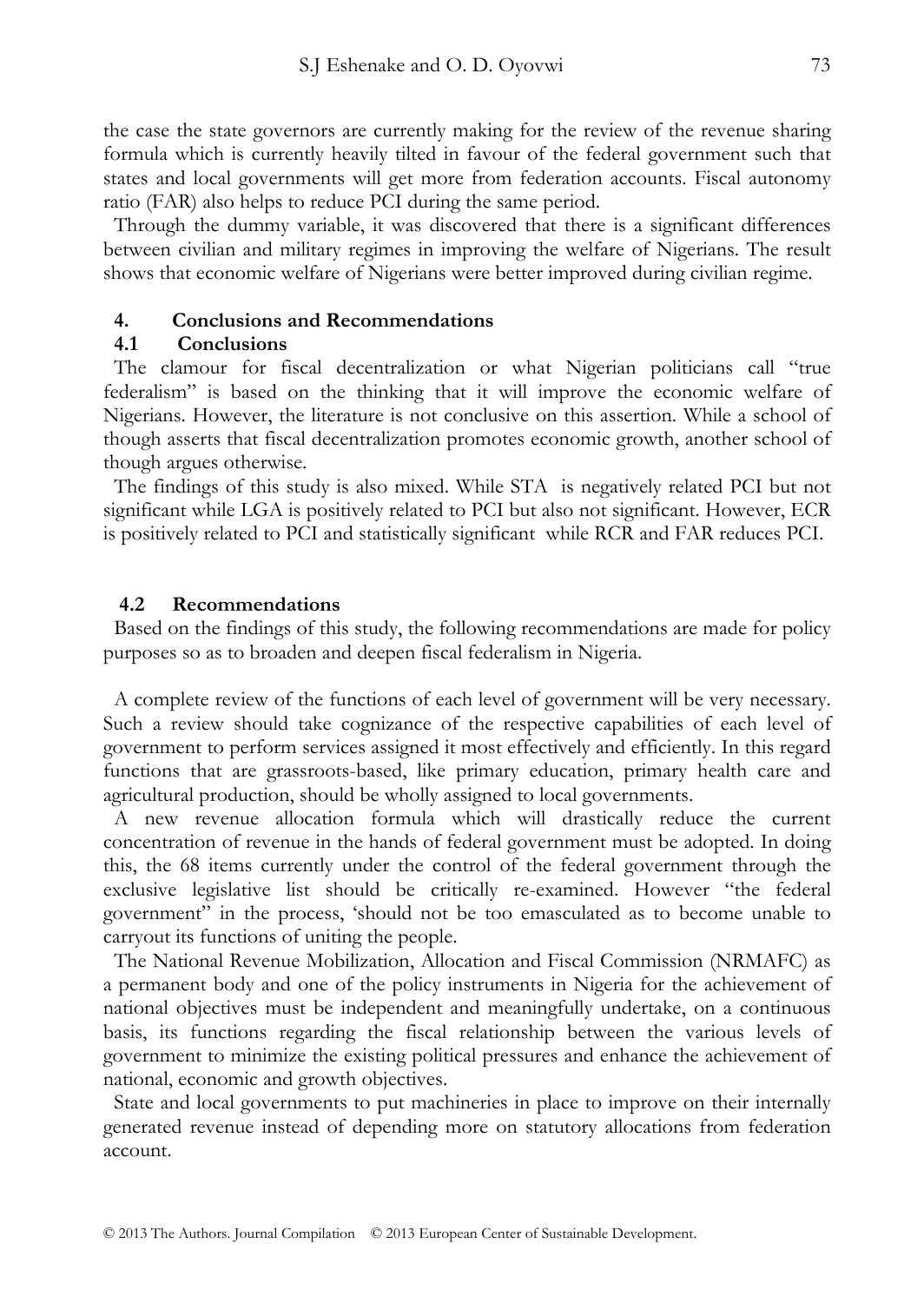Local governments must be given some degree of financial autonomy. In other words, the infringement of the revenue rights of local governments particularly by the states should be checked. Any transfers from the federation account and states to local governments, statutorily determined should be enforced. Equally, all revenues accruing to local governments should be transferred directly to them. In other words, the provision of Section 162(5) of the constitution should be reviewed.

### **References**

- Bahl, R. W., and Linn, J. F. (1992), *Urban Public Finance in Developing Countries*, New York.
- Brennan, G, and Buchanan, J. (1980), *The Power to Tax: Analytical Foundations of a Fiscal Constitution,* Cambridge, U.K.
- Ekpo, A. H., (2004), "Intergovernmental Fiscal Relations: The Nigerian
- Experience", Paper presented at the 10<sup>th</sup> year anniversary of the Financial and Fiscal Commission of South Africa, Capetown, 10-12 August.
- Ekpo, H. (1999) "Fiscal Federalism and Local Government Finance) in
- Emenuga, Chidozie (1993) "Nigeria: In Search of Acceptable Revenue Allocation Formula" The National Question and Economic Development in Nigeria, Nigerian Economic Society (NES), Ibadan Nigeria" in *NES*. Ibid.
- Mawhood, P., (1983), *Local Government in the Third World,* Chichester: John Wiley.
- Oates, W. (1972), *Fiscal Federalism*, New York: Harcourt Brace
- Jovanovich.
- Oates, W. E. (1977), "An Economist's Perspective on Fiscal Federalism," in:
- W. E. Oates (ed.), *The Political Economy of Fiscal Federalism*, Lexington, Toronto.
- Oates, W. E. (1993), "Fiscal Decentralization and Economic Development,"
	- *University of Maryland, Working Paper* No. 93-4, May.
- Oates, W. E. (1996), "Estimating the demand for public goods: The
- Collective Choice and Contingent Valuation Approaches," in: Bjornstad, D., and J. Kahn (eds.), *The Contingent Valuation of Environmental Resources*.
- Prud'homme, R. (1995), "Comment on 'Conflicts and Dilemmas of Decentralization' by Rudolf Hommes," in: Bruno, Michael, and Boris Pleskovic (editors), *Annual World Bank Conference on Development Economics* 1995, World Bank, Washington, D.C.
- Ribot, J.C. ( 2002). "African Decentralization: Local Actors, Powers and
- Accountability," United Nations Research Institute on Social Development (UNRISD) Programme on Democracy, Governance, and Human Rights, Paper No. 8. Geneva: UNRISD.
- Smith, Brian C, (1985), *Decentralization: The Territorial Dimension of the State*, London: George Allen.
- Tanzi V., (1995),"Fiscal Federalism and Decentralization: A Review of
- Some Efficiency and Macroeconomic Aspects". In: Bruno, M. and B. Pleskovic, (eds.) *Annual Work Bank Conference of Development Economics*, World Bank.
- Tanzi V., (1995),"Fiscal Federalism and Decentralization: A Review of
- Some Efficiency and Macroeconomic Aspects". In: Bruno, M. and B. Pleskovic, (eds.) *Annual Work Bank Conference of Development Economics*, World Bank.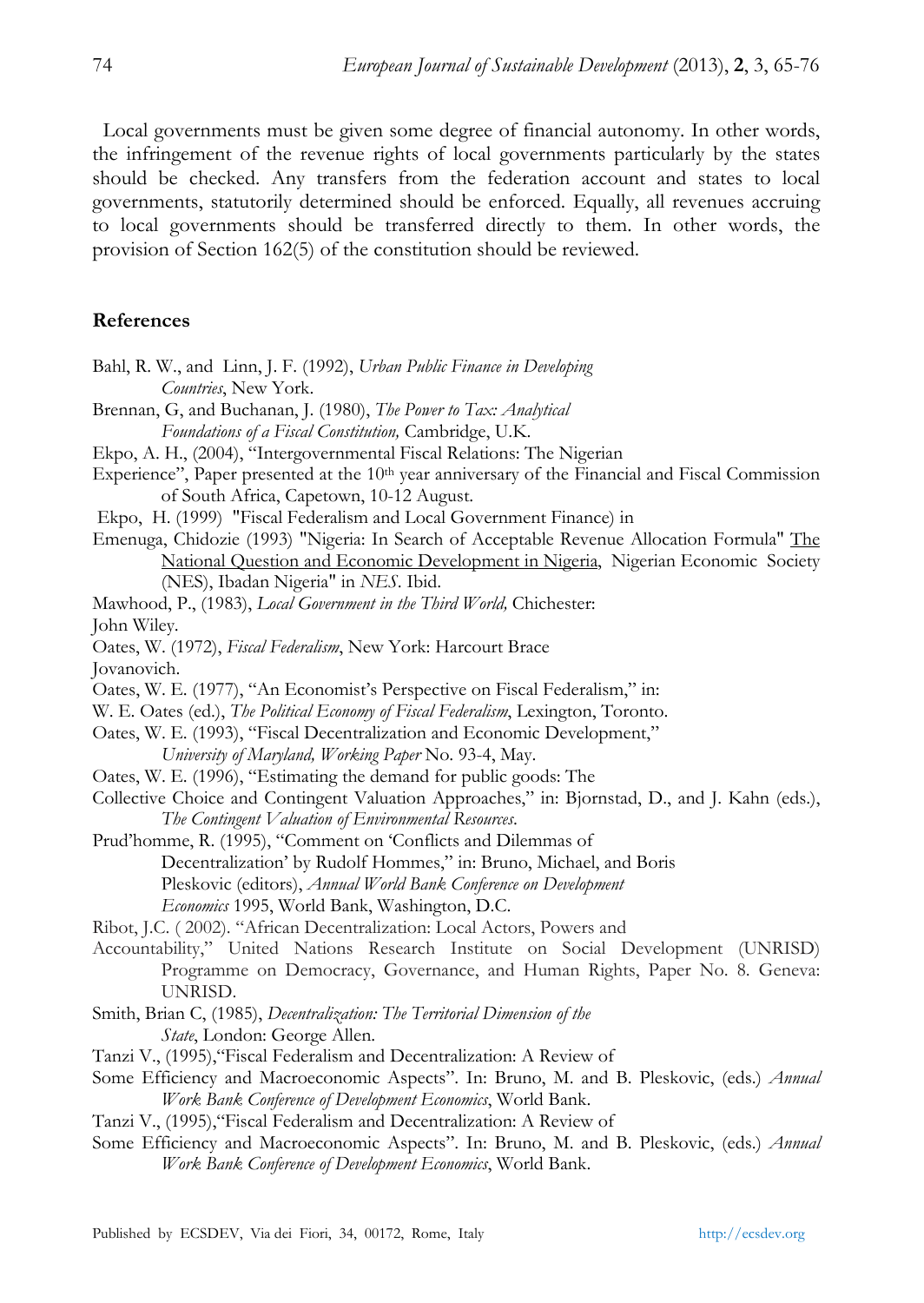Vazquez, J. M., and Mc Nab, R. M. (2001), "Fiscal Decentralization and

Economic Growth," *Working Paper No. 1*, January, Andrew Young School of Policy Studies, Georgia State University.

Zhuravskaya, E. (2000), "Incentives to Provide Local Public Goods: Fiscal Federalism Russian Style*," Journal of Public Economics,* Vol. 76.

Appendix 1: Summary of ADF Unit Root Test Results

| Variables   | Level       | 1 <sup>st</sup> Diff | $1\%$     | $5\%$     | 10%       | Order of    |
|-------------|-------------|----------------------|-----------|-----------|-----------|-------------|
|             | Data        |                      | Critical  | Critical  | Critical  | Integration |
|             |             |                      | Value     | Value     | Value     |             |
| <b>RGDP</b> | 1.343560    |                      | $-3.6171$ | $-2.9422$ | $-2.6092$ | 1(1)        |
|             |             | 3.910256             |           |           |           |             |
| PCI         | $-0.872493$ |                      | $-3.6171$ | $-2.9422$ | $-2.6092$ | 1(1)        |
|             |             | 4.875961             |           |           |           |             |
| <b>UMPR</b> | $-1.600683$ |                      | $-3.6171$ | $-2.9422$ | $-2.6092$ | 1(1)        |
|             |             | 4.488425             |           |           |           |             |
| OPI         | 1.386840    |                      | $-3.6171$ | $-2.9422$ | $-2.6092$ | 1(1)        |
|             |             | 3.902116             |           |           |           |             |
| <b>STA</b>  | $-1.125915$ |                      | $-3.6171$ | $-2.9422$ | $-2.6092$ | 1(1)        |
|             |             | 4.688715             |           |           |           |             |
| LGA         | $-1.289816$ |                      | $-3.6171$ | $-2.9422$ | $-2.6092$ | 1(1)        |
|             |             | 4.710533             |           |           |           |             |
| <b>ECR</b>  | $-1.475234$ |                      | $-3.6171$ | $-2.9422$ | $-2.6092$ | 1(1)        |
|             |             | 4.628591             |           |           |           |             |
| <b>RCR</b>  | $-1.211423$ |                      | $-3.6171$ | $-2.9422$ | $-2.6092$ | 1(1)        |
|             |             | 3.604489             |           |           |           |             |
| <b>FAR</b>  | $-5.592369$ |                      | $-3.6171$ | $-2.9422$ | $-2.6092$ | 1(0)        |
|             |             | 3.437329             |           |           |           |             |
| <b>WOP</b>  | $-1.197269$ |                      | $-3.6171$ | $-2.9422$ | $-2.6092$ | 1(1)        |
|             |             | 5.855341             |           |           |           |             |
| <b>RGT</b>  | $-2.658062$ |                      | $-3.6171$ | $-2.9422$ | $-2.6092$ | 1(1)        |
|             |             | 6.243399             |           |           |           |             |
| <b>GDP</b>  | 1.449487    |                      | $-3.6171$ | $-2.9422$ | $-2.6092$ | 1(1)        |
|             |             | 5.899987             |           |           |           |             |

*Source: Computed by author using e – views 4.0*